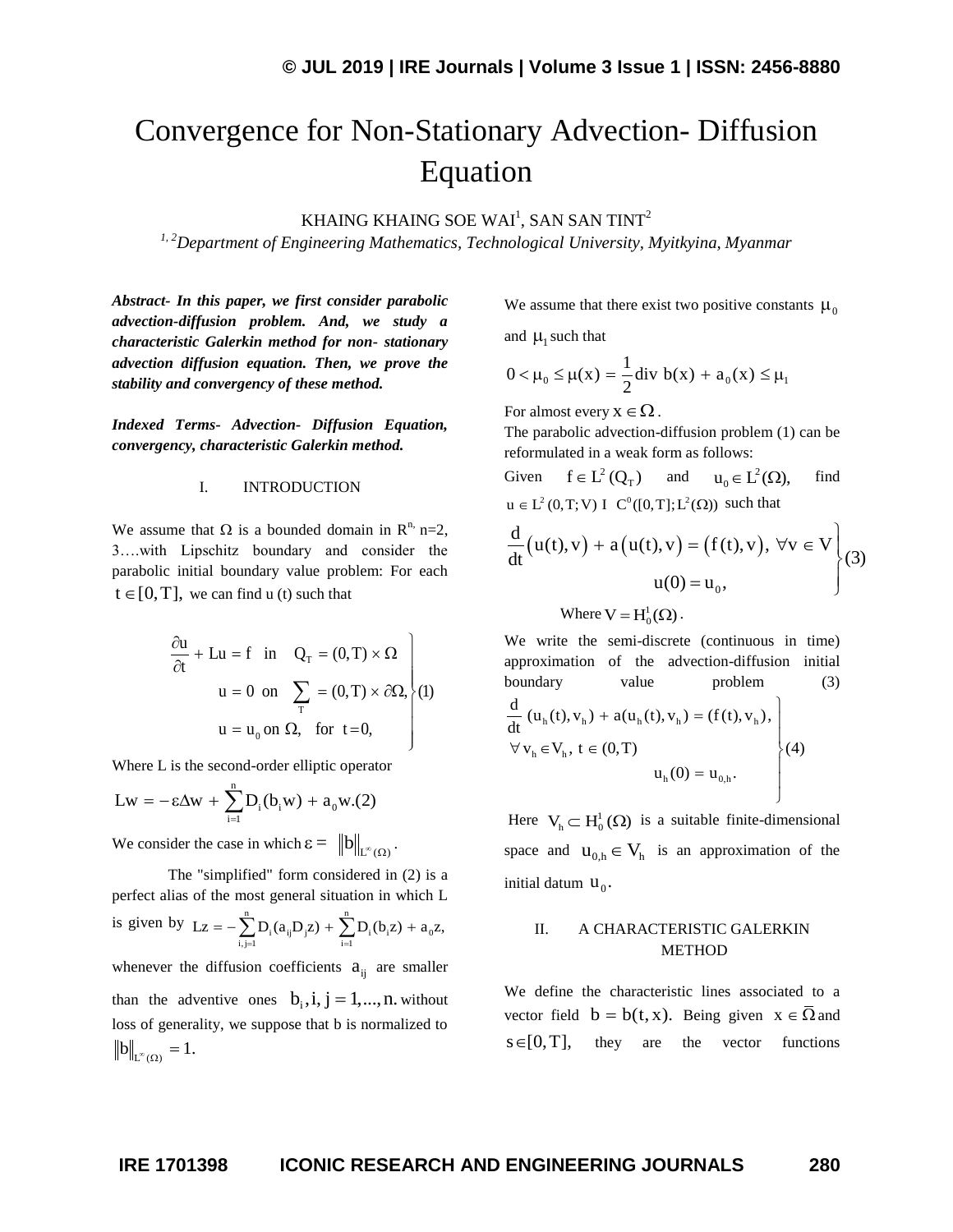$$
X = X(t; s, x) \text{ such that}
$$
  
\n
$$
\frac{dX}{dt}(t; s, x) = b(t, X(t; s, x)), \quad t \in (0, T)
$$
  
\n
$$
X(s; s, x) = x.
$$
\n(f) (5)

The existence and uniqueness of the characteristic lines for each choice of s and x hold under suitable assumptions on b, for instance b continuous in  $[0, T] \times \overline{\Omega}$  and Lipschitz continuous in  $\overline{\Omega}$ , uniformly with respect to  $t \in [0, T]$ .

From a geometric point of view,  $X(t; s, x)$ 

provides the position at time t of a particle which has been driven by the field b and that occupied the position x at the time s. The uniqueness result gives in particular that

in particular that  
\n
$$
X(t;s,X(s;\tau,x)) = X(t;\tau,x)(6)
$$

For each  $t, s, \tau \in [0, T]$  and  $x \in \overline{\Omega}$ .

Hence

 $X(t; s, X(s; t, x)) = X(t; t, x) = x,$ 

i.e., for fixed t and s, the inverse function of  $x \rightarrow X(s; t, x)$  is given by  $y \rightarrow X(t; s, y)$ .

Therefore, we define

$$
\overline{u}(t, y) = u(t, X(t; 0, y))
$$
  
or equivalently,  $u(t, x) = \overline{u}(t, X(0; t, x)).$  $\left\{ (7) \right\}$ 

From (5), it follows that

From (5), it follows that  
\n
$$
\frac{\partial \overline{u}}{\partial t}(t, y) = \frac{\partial u}{\partial t}(t, X(t; 0, y)) + \sum_{i=1}^{n} D_i u(t, X(t; 0, y)) \frac{dX_i}{dt}(t; 0, y)
$$
\n
$$
= \left(\frac{\partial u}{\partial t} + b \cdot \nabla u\right)(t, X(t; 0, y)).(8)
$$

We can rewrite the non-stationary advectiondiffusion equation as

$$
\frac{\partial \overline{u}}{\partial t} - \varepsilon \overline{\Delta u} + (\overline{divb} + \overline{a}_0) \overline{u} = \overline{f} \qquad (9) \text{ InQ}_T
$$

The time derivative is approximated by the backward Euler scheme,

Euler scheme,  
\n
$$
\frac{\partial \overline{u}}{\partial t}(t_{n+1}, y) \cong \frac{\overline{u}(t_{n+1}, y) - \overline{u}(t_n, y)}{\Delta t}.(10)
$$

If we set 
$$
y = X(0; t_{n+1}, x)
$$
, we have  
\n
$$
\overline{u}(t_{n+1}, y) = \overline{u}(t_{n+1}, X(0; t_{n+1}, x)) = u(t_{n+1}, x).
$$

From (7), we have

**ICONIC RESEARCH AND SET UNIT (ATTLE ATTLE ATTLE ATTLE ATTLE ATTLE ATTLE ATTLE ATTLE ATTLE ATTLE ATTLE ATTLE ATTLE ATTLE ATTLE ATTLE ATTLE ATTLE ATTLE ATTLE ATTLE ATTLE ATTLE ATTLE ATTLE ATTLE ATTLE ATTLE ATTLE ATTLE ATTL**  $\overline{u}(t_n, y) = u(t_n, X(t_n; 0, y))$ <br>  $X(t_n; 0, y) = X(t_n; 0, X(0; t_{n+1}, x)) = X(t_n; t_{n+1}, x)$ .<br>
Then we obtain  $\bar{u}(t_n, y) = u(t_n, X(t_n; 0, y))$ Then we obtain n n we obtain<br>  $\frac{\overline{u}}{t}$   $(t_{n+1}, X(0; t_{n+1}, x)) \approx \frac{u(t_{n+1}, x) - u(t_n, X(t_n; t_{n+1}, x))}{\Delta t}$ .  $\frac{\partial \overline{u}}{\partial t}(t_{n+1}, X(0; t_{n+1}, x)) \approx \frac{u(t_{n+1}, x) - u(t_n, X(t_n; t_{n+1}, x))}{\Delta t}$  $rac{\partial \overline{u}}{\partial t} (t_{n+1}, X(0; t_{n+1}, x)) \approx \frac{u(t_{n+1}, x) - u(t_n, X(t_n; t))}{\Delta t}$ We denote a suitable approximation of  $X(t_n; t_{n+1}, x)$  by  $X^n(x)$ ,  $n = 0, 1, ..., N-1$ , us can write the following implicit discretization scheme for problem  $( )$ . If we set  $u^0 = u_0$ , then for  $n = 0, 1, ..., N - 1$  we solve

solve  
\n
$$
\frac{u^{n+1} - u^n \circ X^n}{\Delta t} - \epsilon \Delta u^{n+1} + \left[ \text{div} b(t_{n+1}) + a_0 \right] u^{n+1} = f(t_{n+1})
$$
\nIn $\Omega$ . (11)

consider the homogeneous Dirichlet condition A boundary condition has to be imposed on  $\partial\Omega$ . We  $\mathbf{u}^{\mathrm{n+1}}\big|_{\partial\Omega} = 0.$ 

We choose a backward Euler scheme also for discretizing

$$
\frac{dX}{dt} (t; t_{n+1}, x) = b(t, X(t; t_{n+1}, x)).(12)
$$
\n
$$
\int_{t_n}^{t_{n+1}} \frac{dX}{dt} (t; t_{n+1}, x) dt = \int_{t_n}^{t_{n+1}} b(t; X(t; t_{n+1}, x)) dt.
$$
\nThis produces the following approximation of\n
$$
X(t_n; t_{n+1}, x) :
$$
\n
$$
X_{(1)}^n(x) = x - b(t_{n+1}, x) \Delta t.(13)
$$

Here  $X_{(1)}^n$  is a second order approximation of  $X(t_n; t_{n+1}, x)$ , since we are integrating (12) on the time interval  $\left(t_{n}, t_{n+1}\right)$ , which has length  $\Delta t$ .

A more accurate scheme is provided by the second

order Runge-Kutta scheme,  
\n
$$
X_{(2)}^n(x) = x - b \left( t_{n+1/2}, x - b(t_{n+1}, x) \frac{\Delta t}{2} \right) \Delta t, (14)
$$
\n(3.41)

Which gives a third order approximation of  $X(t_n; t_{n+1}, x)$ .

It is necessary to verify that  $X_{(i)}^n(x) \in \Omega$  for each  $x \in \overline{\Omega}$ , i = 1,2, so that we can compute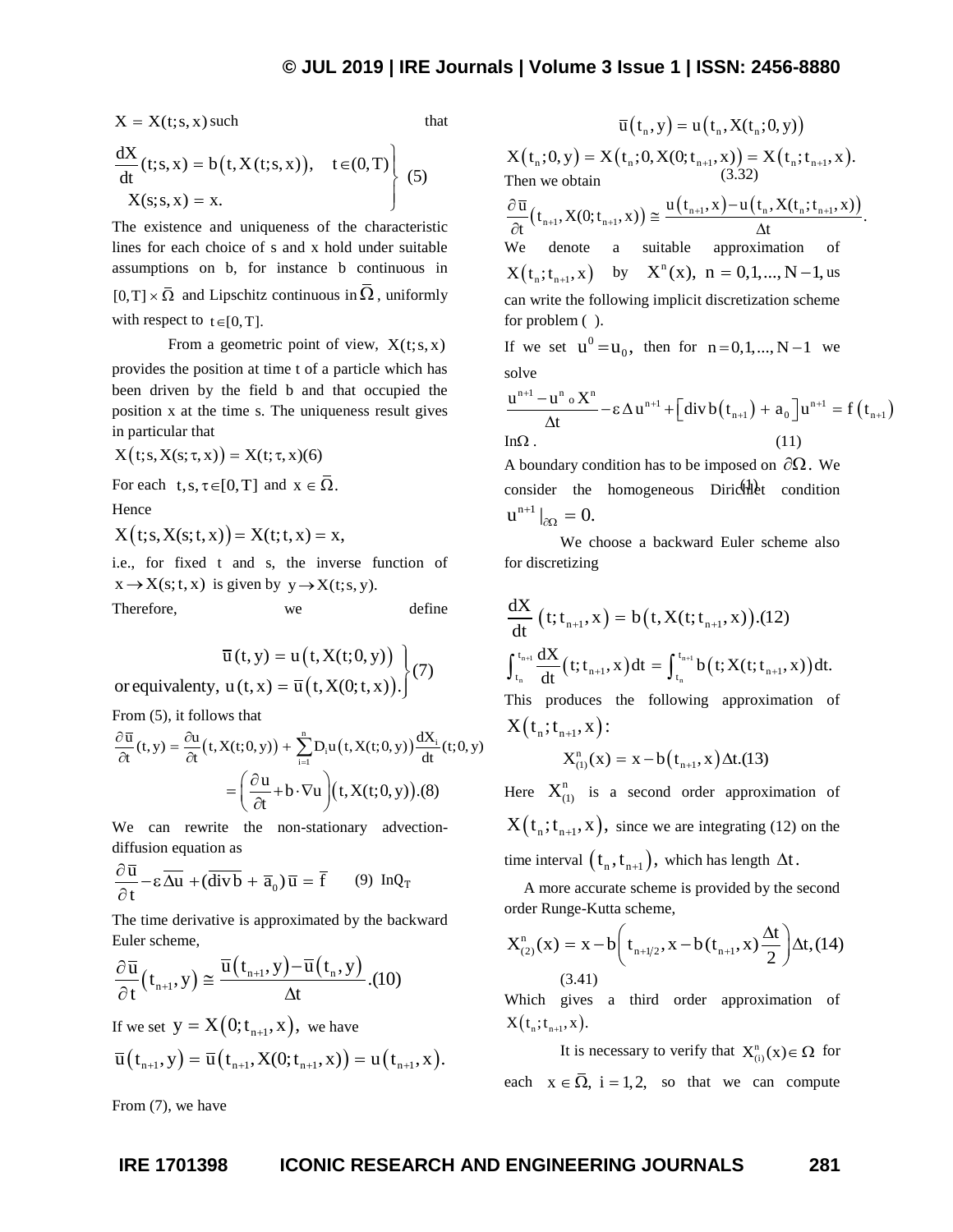we assume that  $b(t, x) = 0$  for each  $t \in [0, T]$  and  $x \in \partial \Omega$ . As a consequence,  $X_{(i)}^n(x) = x$ for  $x \in \partial \Omega$ ,  $i = 1, 2$ . If we denote by  $x^* \in \partial \Omega$  the point having minimal distance from  $x \in \Omega$ , we have  $X_{(1)}^n(x) - x = |b(t_{n+1}, x)| \Delta t,$  $\mathbf{A} = \left| b(t_{n+1}, x) - b(t_{n+1}, x^*) \right| \Delta t, \quad x^* \in \partial \Omega$ 

$$
= |b(t_{n+1}, x) - b(t_{n+1}, x^*)| \Delta t, \quad x^* \in \partial \Omega
$$
  

$$
|X_{(1)}^n(x) - x| \le \sup_{\substack{x, x^* \in \partial \Omega \\ x \neq x^*}} \frac{|b(t_{n+1}, x) - b(t_{n+1}, x^*)|}{|x - x^*|} \Delta t |x - x^*|
$$

$$
\leq |b(t_{n+1})|_{\mathrm{Lip}(\bar{\Omega})} |x - x^*| \Delta t,
$$
  
where  $|g|_{\mathrm{Lip}(\bar{\Omega})} = \sup_{\substack{x_1, x_2 \in \bar{\Omega} \\ x_1 \neq x_2}} \frac{|g(x_1) - g(x_2)|}{|x_1 - x_2|}.$ 

We assume that  $\max_{t \in [0,T]} |b(t)|_{\text{Lip}(\bar{\Omega})} \Delta t$  < 1.(15)

Then, we have

$$
\left| X_{(1)}^n(x) - x \right| < \left| x - x^* \right|, \text{For} \qquad \qquad \text{each} \\ n = 0, 1, \dots, N - 1.
$$

It follows that  $X_{(1)}^n(x) \in \Omega$  for each  $x \in \Omega.a$ similar result holds for  $X_{(2)}^n(x)$ . if we suppose that

 $div b(t, x) + a_0(x) \ge 0$ (16)

For each  $t \in [0, T]$  and almost every  $x \in \Omega$ , stability is proven. In fact, multiplying (11) by  $u^{n+1}$ and integrating over  $\Omega$ 

$$
u^a ∘ X^a_{(i)}, we
$$
 assume that  $b(t, x) = 0$  for each  
\n $t \in [0, T]$  and  $x \in \delta\Omega$ .  
\nAs a consequence,  $X^a_{(i)}(x) = x$  for  $x = \delta\Omega$ , in  $[\text{arcsor}_0, \text{vec}(x)]^2$  (by  $x^a$ ), we introduce the change of variable  
\nhawian  
\nharmonic minimal distance from  $x \in \Omega$ , we have  
\n
$$
|X^a_{(i)}(x) - x| \leq \sup_{x \to \infty} \frac{\log(x_1, x_1)}{|x_1, x_1, x_1|} \text{At } x^a \in \delta\Omega
$$
\n
$$
|X^a_{(i)}(x) - x| \leq \sup_{x \to \infty} \frac{\log(x_1, x_1)}{|x_1, x_1, x_1|} \text{At } x^a = \delta\Omega
$$
\n
$$
|X^a_{(i)}(x) - x| \leq \sup_{x \to \infty} \frac{\log(x_1, x_1)}{|x_1, x_1, x_1|} \text{At } x^a = \delta\Omega
$$
\n
$$
= |b(t_{n+1}, x) - b(t_{n+1}, x^a)| \text{At } x^a = \delta\Omega
$$
\n
$$
|b(t_{n+1}, x) - b(t_{n+1}, x^a)| \text{At } x^a = \delta\Omega
$$
\n
$$
|b(t_{n+1}, x) - b(t_{n+1}, x^a)| \text{At } x^a = \delta\Omega
$$
\n
$$
|b(t_{n+1}, x) - b(t_{n+1}, x^a)| \text{At } x^a = \delta\Omega
$$
\n
$$
|b(t_{n+1}, x) - b(t_{n+1}, x^a)| \text{At } x^a = \delta\Omega
$$
\n
$$
|b(t_{n+1}, x) - b(t_{n+1}, x^a)| \text{At } x^a = \delta\Omega
$$
\n
$$
|b(t_{n+1}, x) - b(t_{n+1}, x^a)| \text{At } x^a = \delta\Omega
$$
\n
$$
|b(t_{n+1}, x) - b(t_{n+1}, x^a)| \text{At } x^a = \delta\Omega
$$

By using Hölder's inequality, we have  
\n
$$
\|u^{n+1}\|_{0}^{2} + \epsilon \Delta t \|\nabla u^{n+1}\|_{0}^{2} \leq (\|u^{n} \circ X_{(1)}^{n}\|_{0} + \Delta t \|f(t_{n+1})\|_{0}) \|u^{n+1}\|_{0}.
$$

(17)

From (15), it follows that the map  $X_{(1)}^n$  is injective. Therefore, we introduce the change of variable  $y = X_{(1)}^n(x)$ , and setting  $Y_{(1)}^n(y) = (X_{(1)}^n)^{-1}(y)$ , we have

have  
\n
$$
\int_{\Omega} (u^n \circ X_{(1)}^n)^2 dx = \int_{X_{(1)}^n(\Omega)} (u^n (X_{(1)}^n(x)))^2 dx
$$
\n
$$
||u^n \circ X_{(1)}^n||_0^2 = \int_{X_{(1)}^n(\Omega)} (u^n (y))^2 |det (Jac X_{(1)}^n) \circ Y_{(1)}^n(y)|^{-1} dy.(18)
$$
\nOn the other hand, from (13), we have  
\n
$$
|det (Jac X_{(1)}^n)(x)| \ge 1 - \Delta t |Jac b(t_{n+1})|
$$
\n
$$
\ge 1 - \Delta t C_1 ||Jac b(t_{n+1})||_{L^{\infty}(\Omega)}
$$

$$
\geq 1 - \Delta t C_1 \max_{t \in [0, T]} \| \text{Jac}\, b(t) \|_{L^{\infty}(\Omega)}
$$
  
=  $1 - C_1 \mu_1^* \Delta t$   

$$
\geq 1 - C_1 C_2 > 0
$$

(3.42) For almost every  $X \in \Omega$ , provided that

 $\mu_1^* \Delta t \leq C_2$ , (19)

Where

$$
\mu_l^* = \max_{t \in [0,T]} \bigl\| Jac\,b(t) \bigr\|_{L^\infty(\Omega)} \, and
$$

 $C_1 > 0, 0 < C_2 < C_1^{-1}$  are suitable constants. From (18), we have

(18), we have  
\n
$$
\|u^n \circ X_{(1)}^n\|_0^2 \le \int_{X_{(1)}^n(\Omega)} (u^n(y))^2 (1 - C_1 \mu_1^* \Delta t)^{-1} dy
$$
\n
$$
\|u^n \circ X_{(1)}^n\|_0^2 \le (1 + \Delta t C_3 \mu_1^*) \|u^n\|_0^2 . (20)
$$

Therefore condition (19) implies (15) (if  $C_2$  is small enough).

From (17), we finally obtain for each  $n = 0, 1, ..., N - 1,$ 

$$
\|u^{n+1}\|_{0} + \varepsilon \Delta t \frac{\|\nabla u^{n+1}\|_{0}^{2}}{\|u^{n+1}\|_{0}^{2}} \leq \|u^{n} \circ X_{(1)}^{n}\|_{0} + \Delta t \|f(t_{n+1})\|_{0}.
$$

by using Poincarè's inequality, we have  
\n
$$
\|u^{n+1}\|_{0} + \epsilon \Delta t \|\nabla u^{n+1}\|_{0} \le \|u^{n} \circ X_{(1)}^{n}\|_{0} + \Delta t \|f(t_{n+1})\|_{0}
$$
\n
$$
\left(\|u^{n+1}\|_{0}^{2} + \epsilon^{2} \Delta t^{2} \|\nabla u^{n+1}\|_{0}^{2}\right)^{\frac{1}{2}} \le (1 + C_{3}\mu_{1}^{*} \Delta t)^{\frac{1}{2}} \|u^{n}\|_{0} + \Delta t \|f(t_{n+1})\|_{0}
$$
\n
$$
\le (1 + C_{3}\mu_{1}^{*} \Delta t)^{\frac{n+1}{2}} \|u_{0}\|_{0} + \Delta t \sum_{k=1}^{n+1} (1 + C_{3}\mu_{1}^{*} \Delta t)^{\frac{n+1-k}{2}} \|f(t_{k})\|_{0}
$$